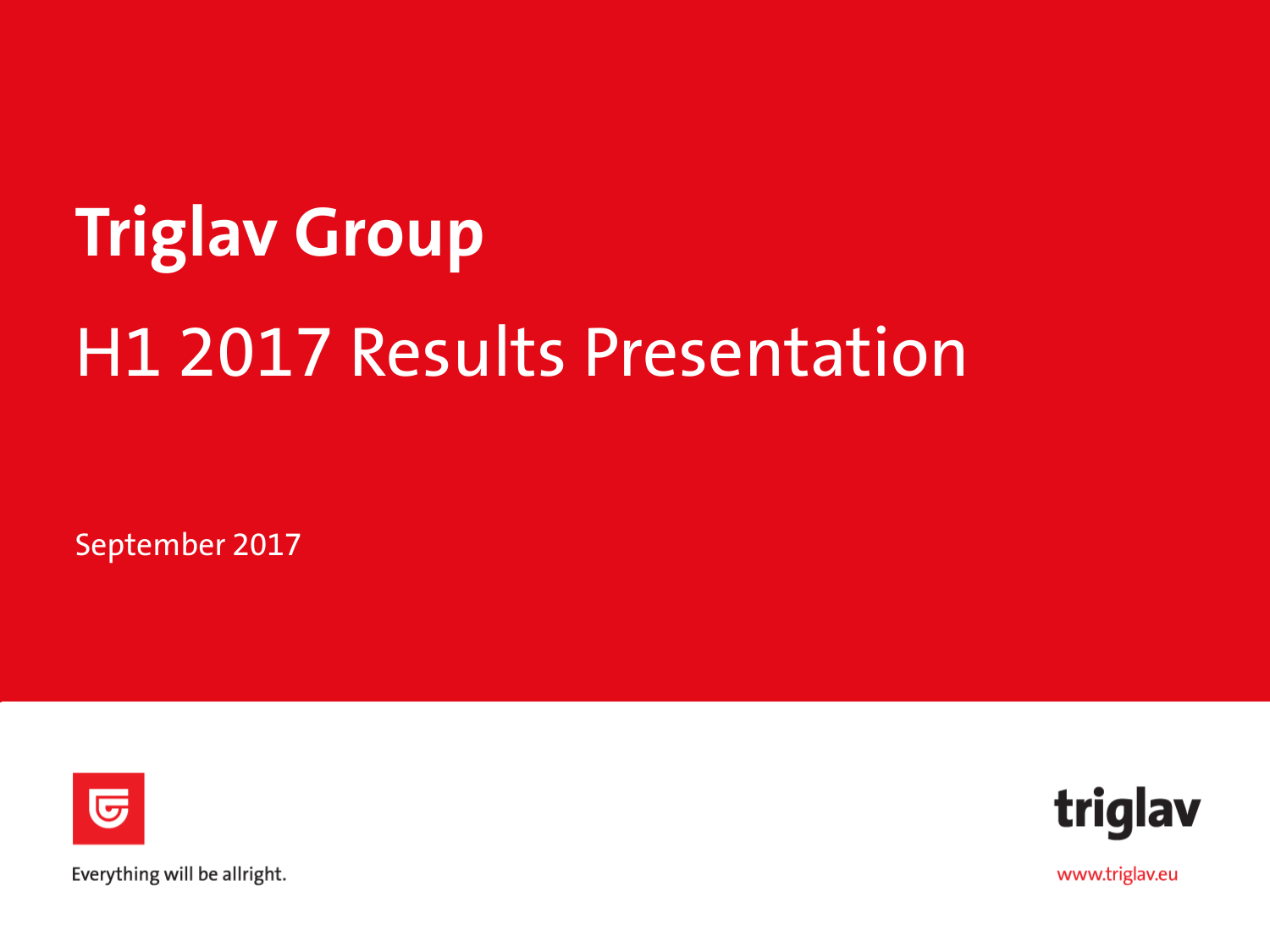## **Triglav Group - 117 years of tradition and experience**

| <b>Triglav Group:</b>   | • Parent company Zavarovalnica Triglav, 31 subsidiaries and 6 associated companies<br>Around 5.100 employees                               |
|-------------------------|--------------------------------------------------------------------------------------------------------------------------------------------|
| Core business:          | ■ Insurance, Asset management                                                                                                              |
| Ratings:                | • A/stable outlook (S&P Global Ratings, AM Best)                                                                                           |
| <b>Market presence:</b> | • Leading insurance - financial group in Adria region and in Slovenia<br>In 6 countries in Adria region, global through inward reinsurance |



G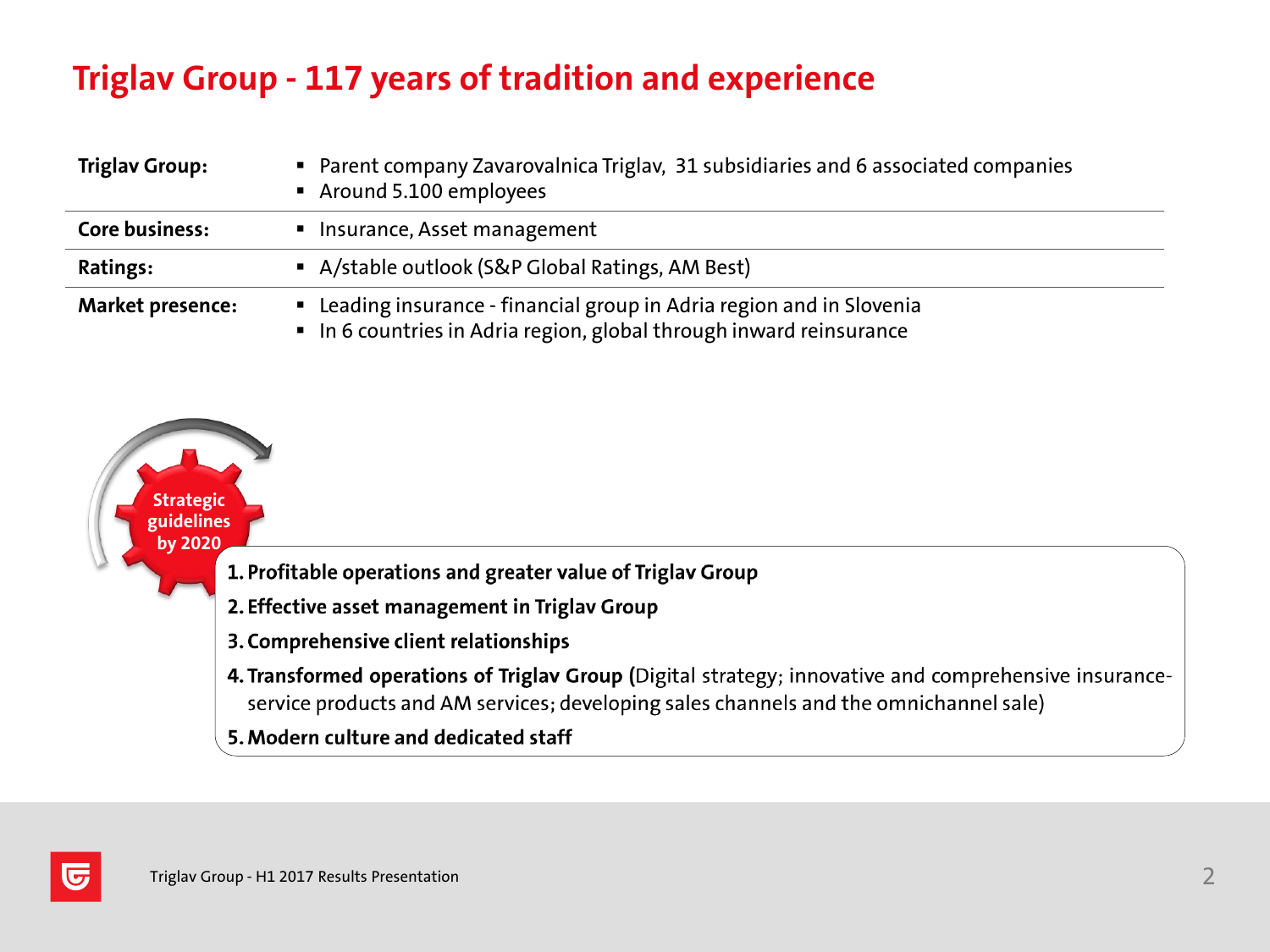## **H1 2017 Triglav Group at a glance**

**Solid performance consistent with our plans.**

Good results in insurance business, stronger return on financial investments influenced by one-offs in 2016 and 2017.

|                                | H <sub>1</sub> 2017 | <b>Comment</b>                                                                |  |  |  |
|--------------------------------|---------------------|-------------------------------------------------------------------------------|--|--|--|
| <b>Gross written premium</b>   | € 548m              | 8% growth (growth in all insurance markets and all three<br>premium segments) |  |  |  |
| <b>Profit before tax</b>       | € 42m               | Successful performance in insurance business                                  |  |  |  |
| <b>Combined ratio non-life</b> | 95.5%               | Favourable (lower expense ratio, higher loss ratio)                           |  |  |  |



匠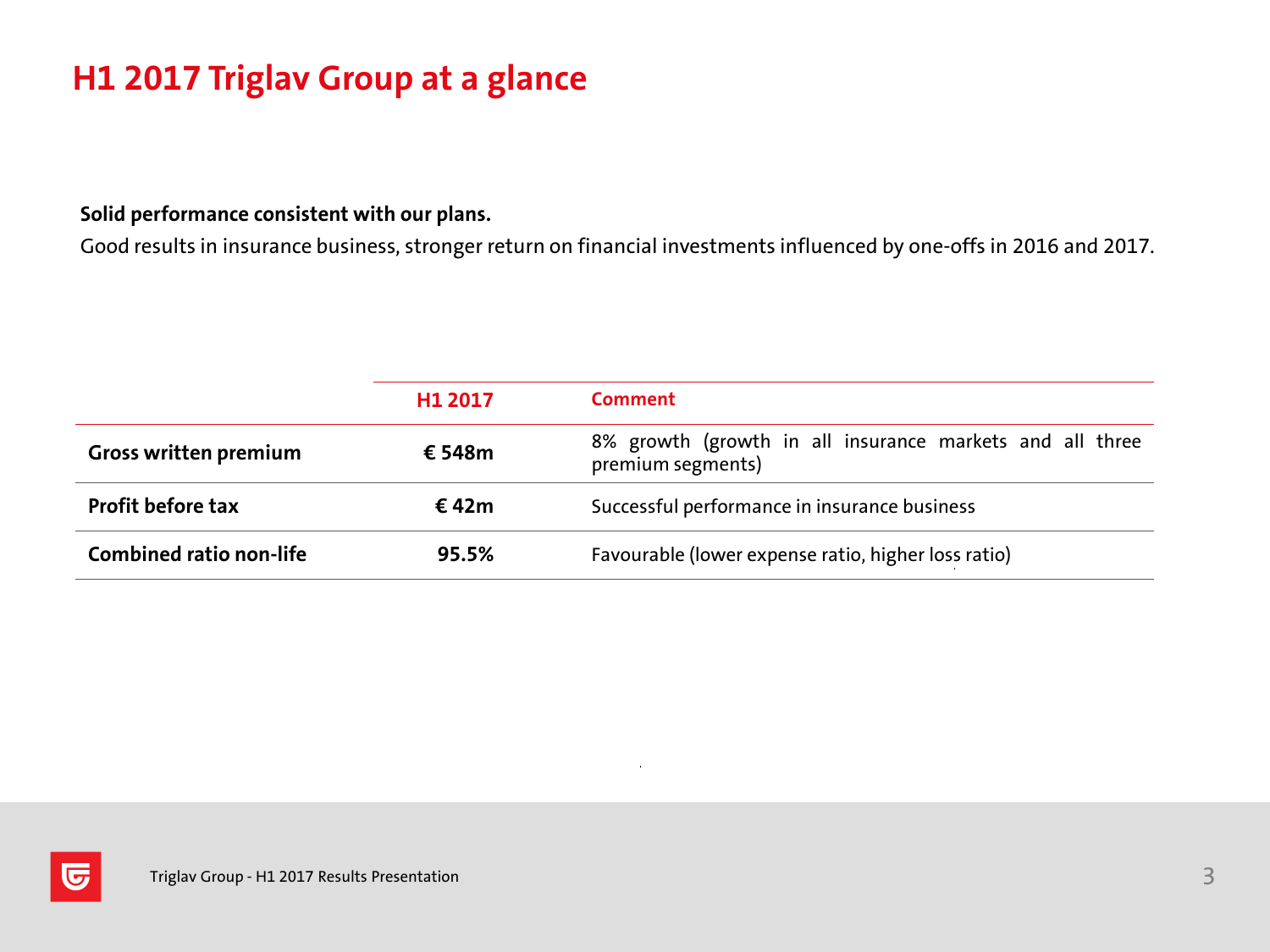## **Highlights for Triglav Group in 2017**

**Example 1** Establishment of a regional platform for alternative investments (Trigal) in cooperation with the German KGAL Group Purpose of the project: To raise funds from institutional investors and invest them in various types of investments (real property, infrastructure projects and other alternative investments, primarily in Adria region).

### **Dividend for 2016** € 2.5 gross per share (69% of net profit of Triglav Group for 2016)



### **Changes in Supervisory Board and Management Board of Zavarovalnica Triglav**

Appointment of five members of Supervisory Board due to the expired term of office. Appointment Ms Barbara Smolnikar as a new Management Board member, responsible for life and pension insurance (in order to perform the function a relevant licence of the Insurance Supervision Agency is required).

#### **Establishment of pension fund management company in Bosnia and Herzegovina**

After capital increase Triglav Group will be 34% owner of newly founded company. Joint venture with EBRD and Pension Reserve Fund of Republic of Srpska.

#### **Agreement on the sale of equity stake in two Slovenian companies signed**

In July 2017 Triglav Group signed an agreement on the sale of equity stakes (7.8%) in Geoplin d.o.o. (natural gas trading company) and Plinhold d.o.o. (operator of the gas infrastructure) for  $\epsilon$  14.5 million. Agreement subject to certain preclosing conditions.

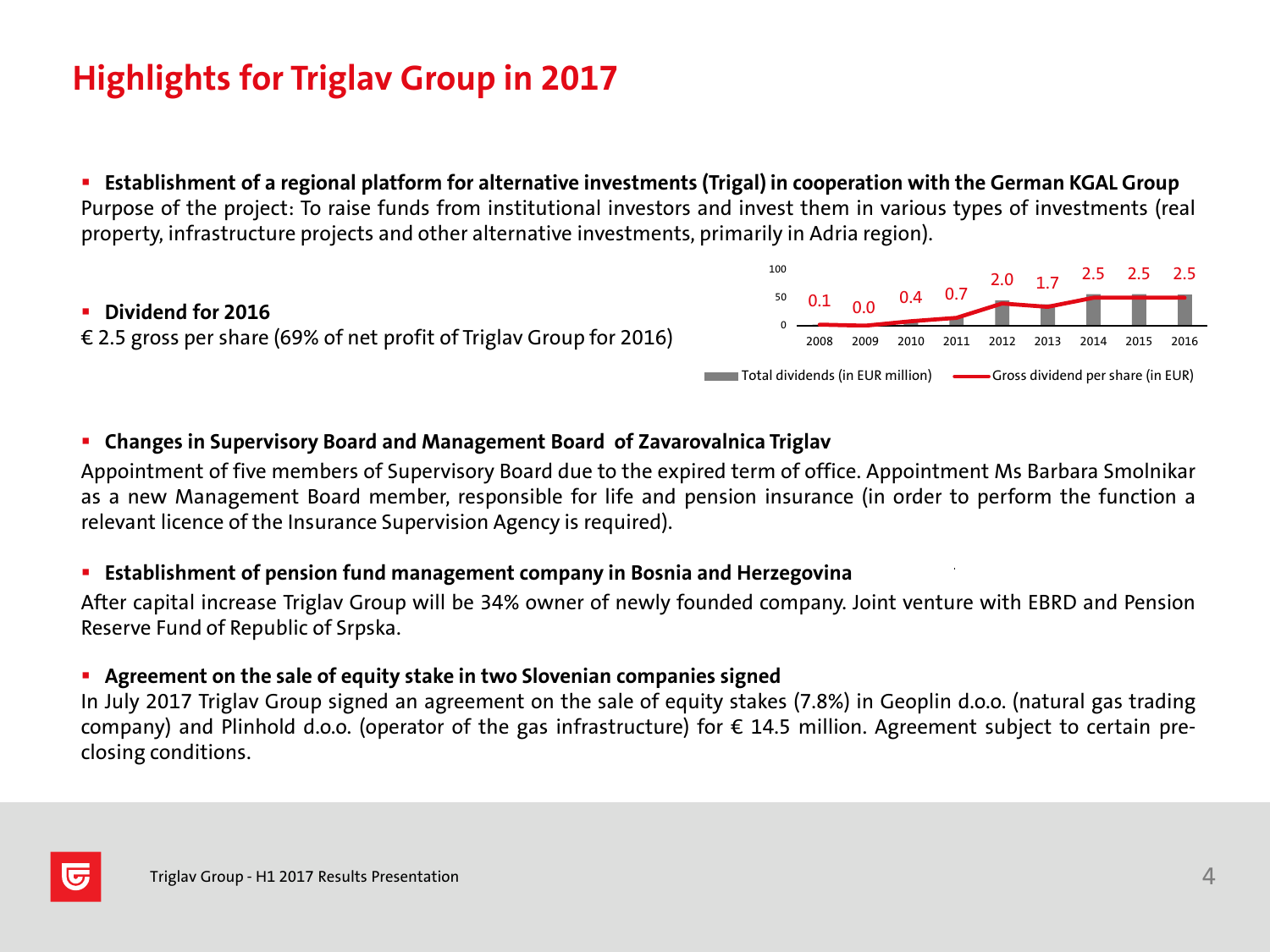## **Financial Stability of Triglav Group**

Strong capital adequacy and financial stability of Triglav Group, confirmed by the two rating agencies S&P Global Ratings and A.M. Best.

In € million



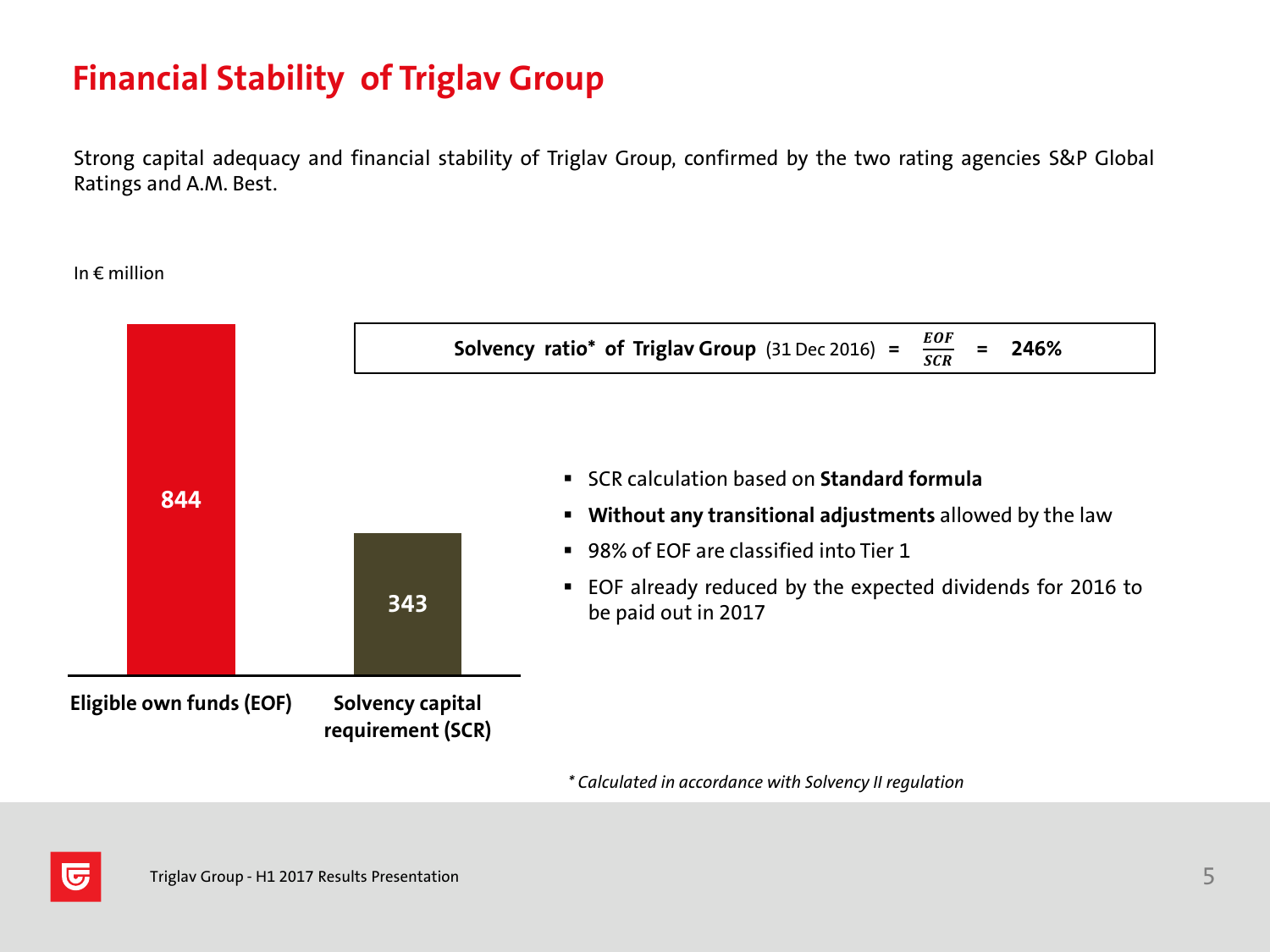## **Risk profile of Triglav Group** (31 Dec 2016)

- **Stress tests and own risk assessment performed in** the context of Solvency II in 2016 reveals that **the level of risk exposure of Triglav Group was acceptable and in line with the defined risk appetite.**
- The most significant and extensive among the risk types faced by Triglav Group are market and underwriting risks.
- All individual types of risks are **effectively managed** ("three lines of defence" system).



lG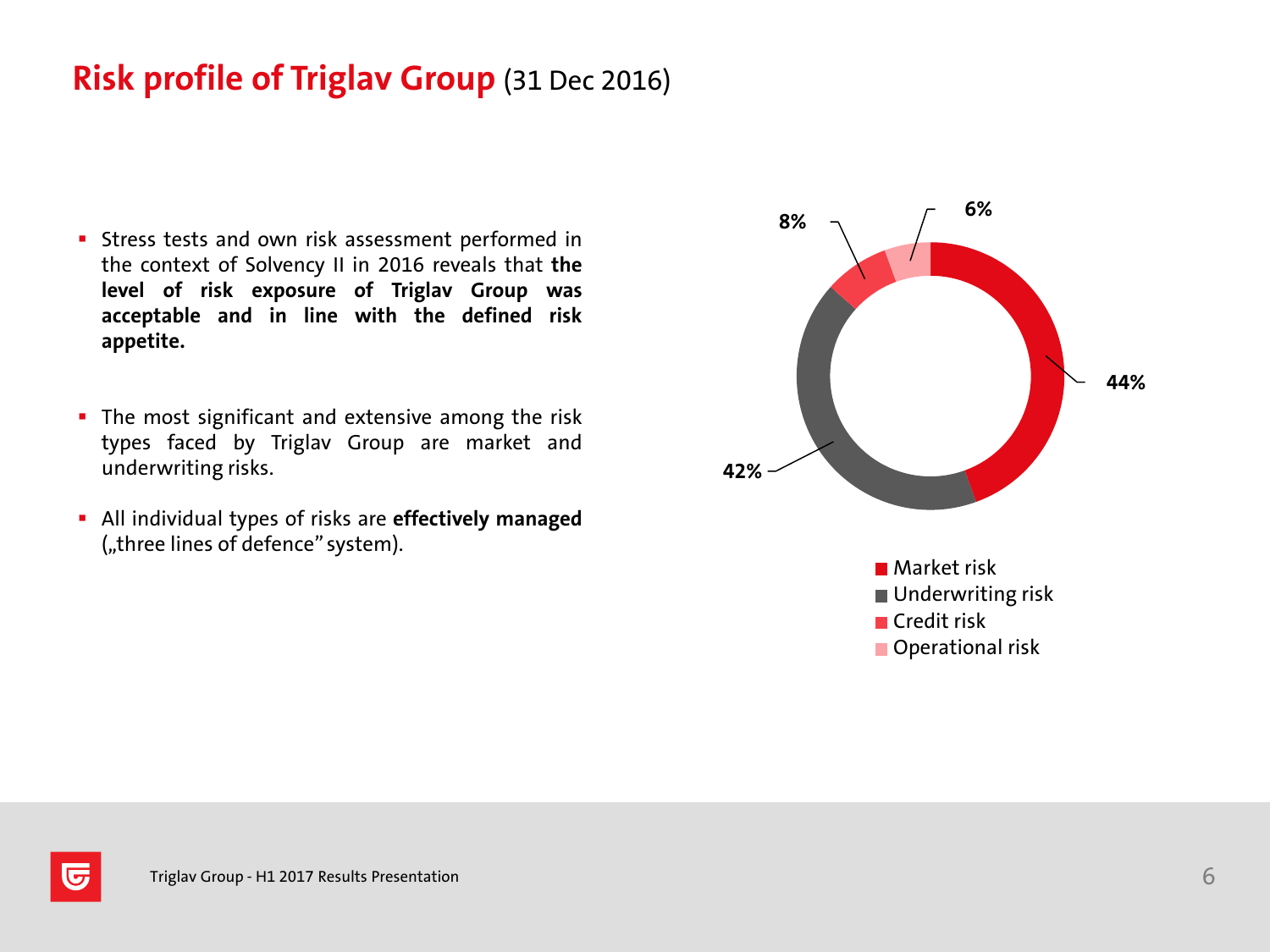## **Triglav Group in H1 2017**

|                                             |                     | In $\epsilon$ million |           |
|---------------------------------------------|---------------------|-----------------------|-----------|
|                                             |                     |                       | Index     |
|                                             | H1 2017             | H1 2016               | 2017/2016 |
| <b>Gross written premium</b>                | 547.8               | 506.6                 | 108       |
| Net premium income                          | 440.0               | 415.6                 | 106       |
| Gross claims paid                           | 314.2               | 301.1                 | 104       |
| Net claims incurred                         | 312.4               | 294.2                 | 106       |
| Gross operating costs*                      | 122.5               | 117.8                 | 104       |
| <b>Profit before tax</b>                    | 42.4                | 43.2                  | 98        |
| Net profit for the accounting period        | 36.1                | 34.2                  | 106       |
|                                             | <b>30 June 2017</b> | 31 Dec 2016           | 2017/2016 |
| <b>Gross insurance technical provisions</b> | 2,765.5             | 2,660.8               | 104       |
| <b>Total equity</b>                         | 716.4               | 744.3                 | 96        |
| <b>Number of employees</b>                  | 5,102               | 5,046                 | 101       |
| <b>Expense ratio non-life</b>               | 29.4%               | 30.3%                 | 97        |
| Net claims ratio non-life                   | 66.1%               | 63.1%                 | 105       |
| <b>Combined ratio non-life</b>              | 95.5%               | 93.4%                 | 102       |

*\*Insurance business gross operating costs*

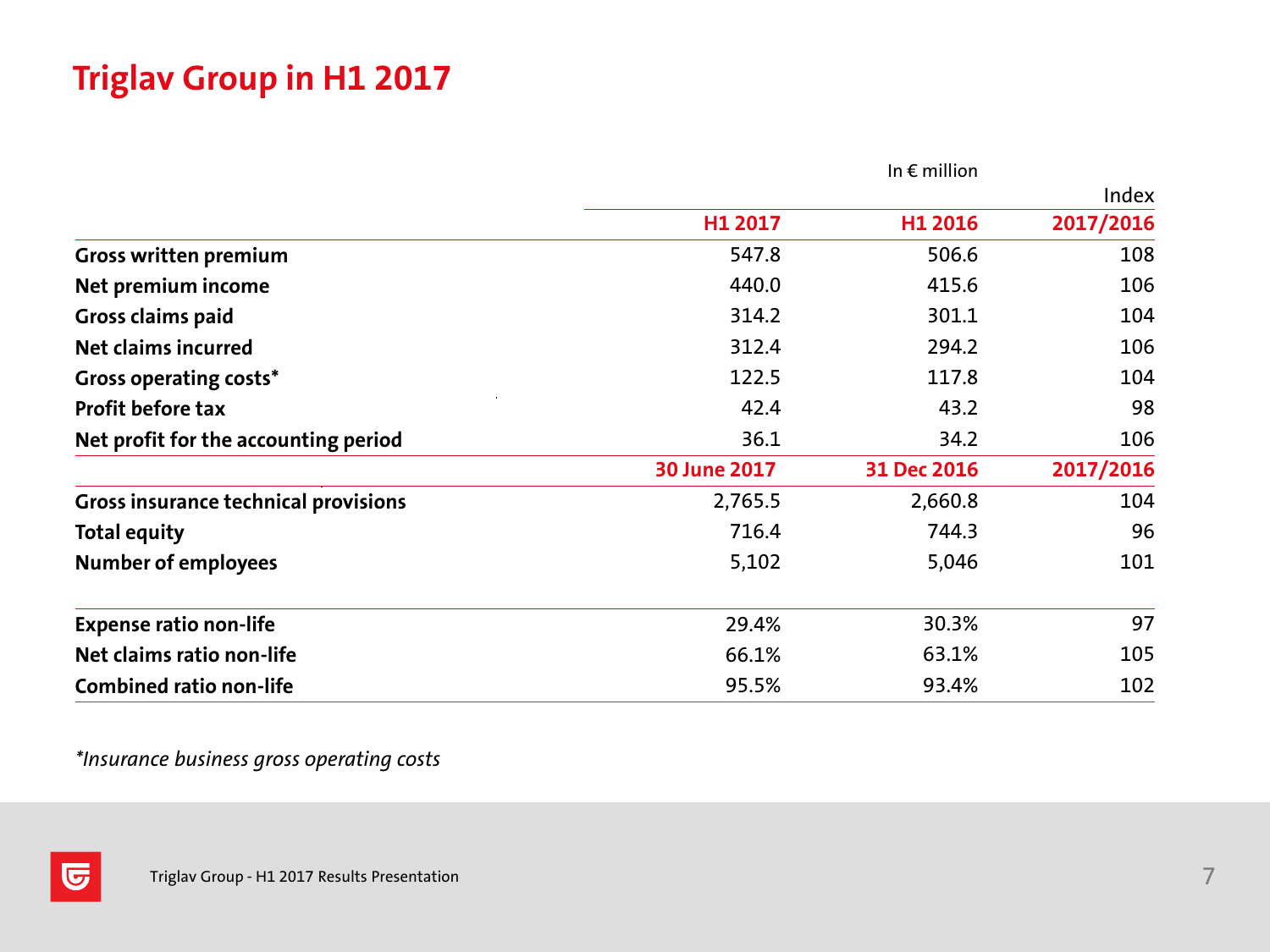## **Gross Written Premium**

#### **GWP development from H1 2016 to H1 2017 GWP by segments in H1 2016 and H1 2017**







| <b>Structure of GWP</b> | H <sub>1</sub> 2017 | H1 2016 |
|-------------------------|---------------------|---------|
| Non-life insurance      | 67.9%               | 68.1%   |
| Life insurance          | 20.4%               | 20.8%   |
| Health insurance        | 11 7%               | 11 1%   |

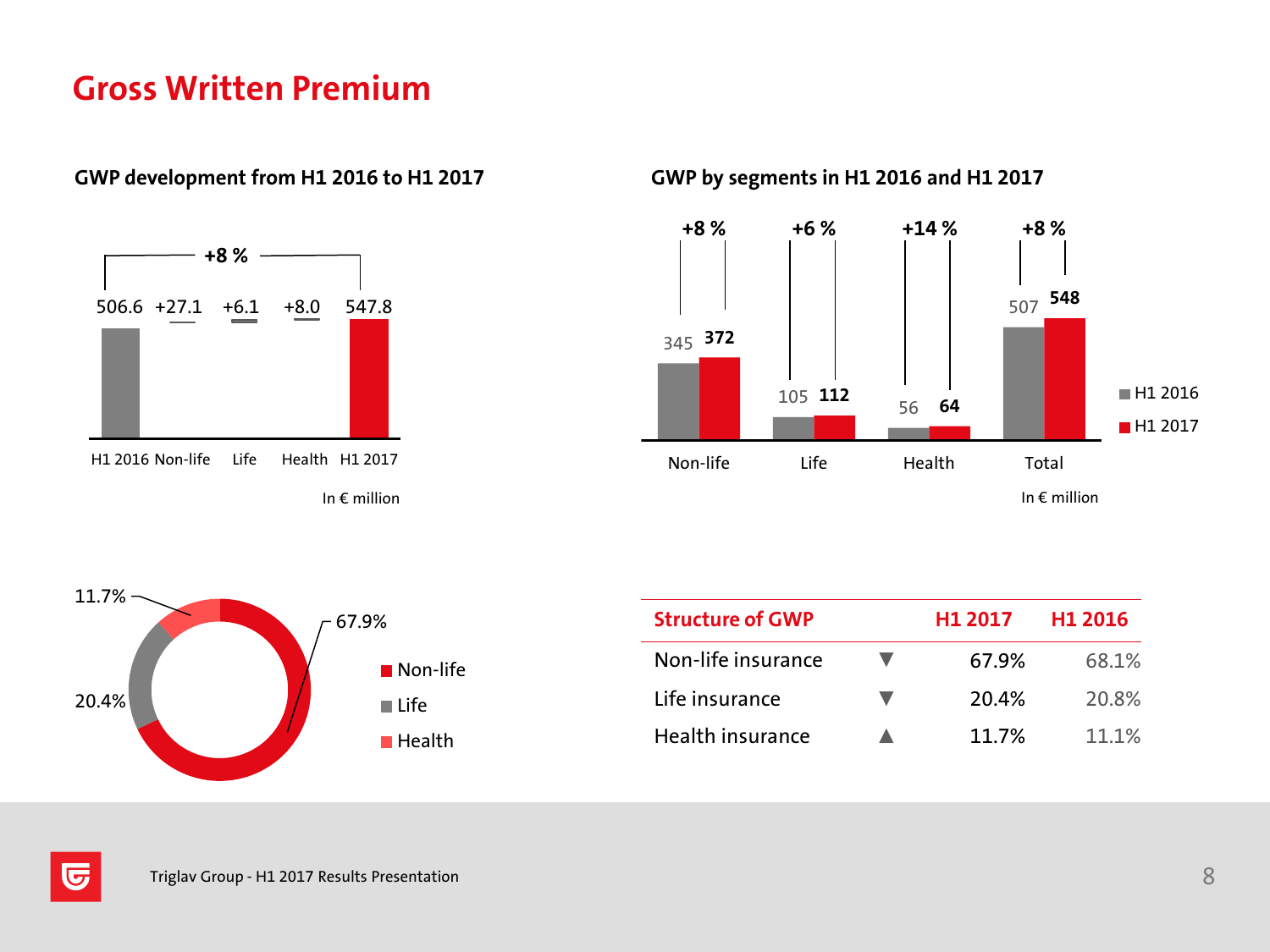## **Combined Ratio**



#### **Triglav Group non-life combined ratio**



#### **Non-life combined ratios by Triglav Group markets**



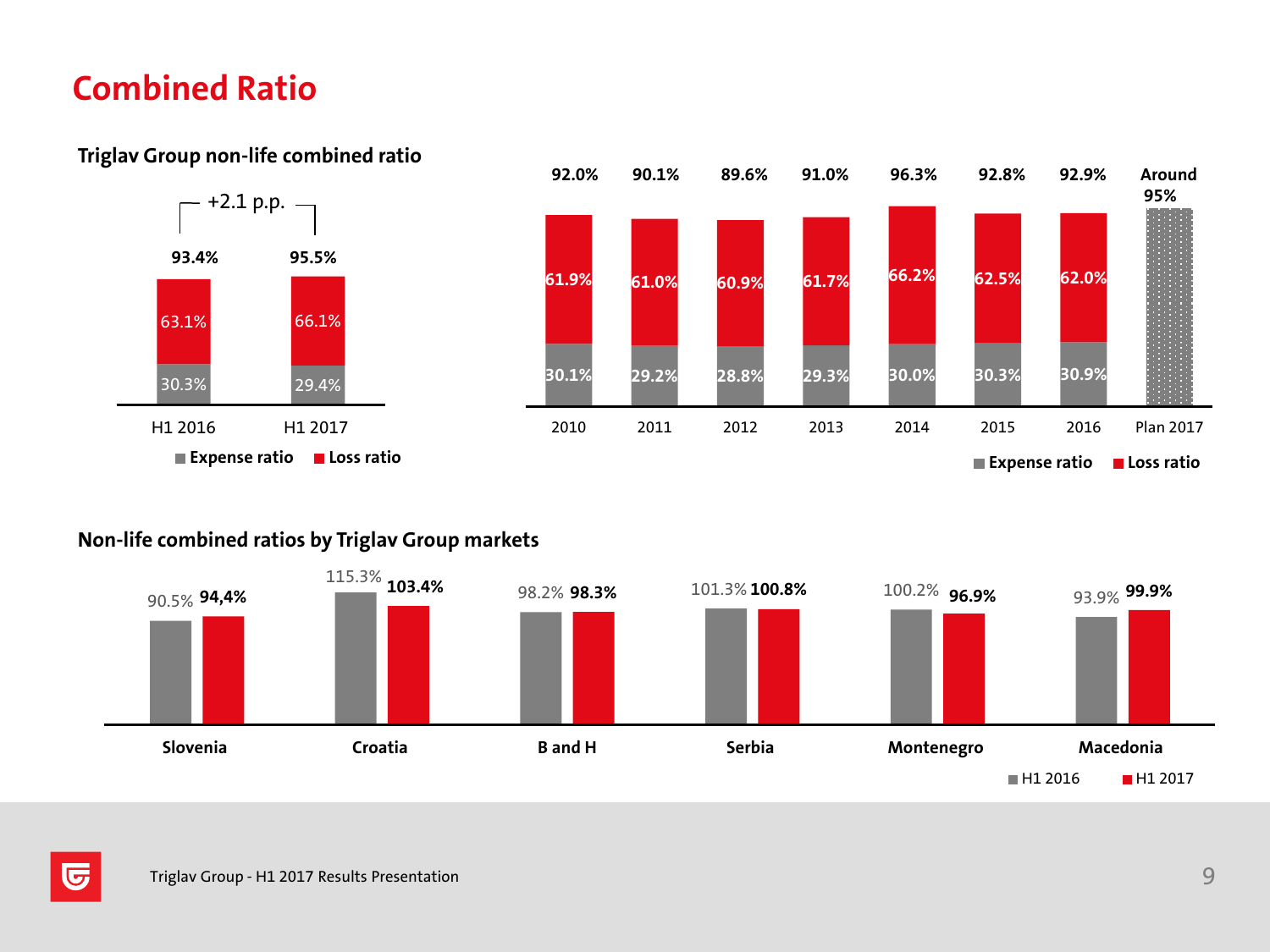

#### **Strategy 2017 – 2020:**

- **FICUS** Focus on Adria region. Organic growth, potential takeovers not excluded
- **Higher share of total written premium on markets outside Slovenia**
- Digitization of processes, development of innovative products, omnichannel availability
- Developing digital models witch allow entering markets outside the existing region

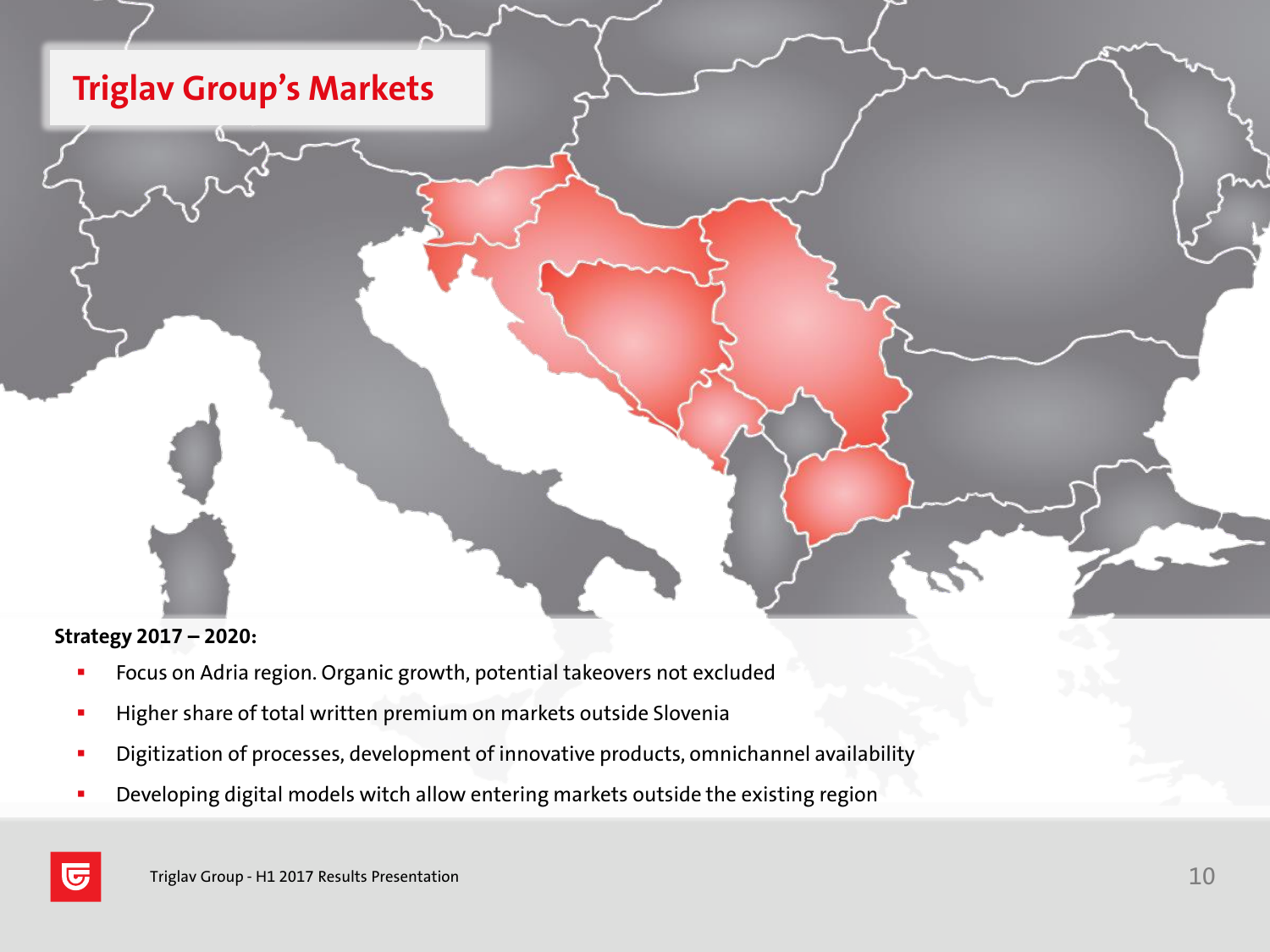## **Markets of Triglav Group**

**Average premium growth in Slovenia of 7%, on markets outside Slovenia of 12%**

| <b>Country</b> |                                  | <b>Triglav Group by markets</b> |                   |                 |                    | % Consol. GWP<br>by markets | <b>Market development</b><br>(2016) |                          |
|----------------|----------------------------------|---------------------------------|-------------------|-----------------|--------------------|-----------------------------|-------------------------------------|--------------------------|
|                |                                  | Index                           | <b>GWP Growth</b> | Market<br>share | Market<br>position |                             | <b>Insurance</b><br>penetration*    | Insurance<br>density     |
|                |                                  |                                 | H1 17/H1 16       |                 |                    |                             | (EU 7.4%)                           | ( $\epsilon$ per capita) |
|                | Slovenia                         | ▲                               | 107               | 36.6%           | 1                  | 77.3%                       | 5.0%                                | 980                      |
|                | <b>Global Reinsurance</b>        | $\blacktriangle$                | 107               |                 |                    | 5.1%                        | $\overline{\phantom{a}}$            | ٠                        |
|                | Croatia                          | $\blacktriangle$                | 111               | 4.8%            | 8                  | 5.8%                        | 2.6%                                | 278                      |
| - 爵            | <b>Serbia</b>                    | $\blacktriangle$                | 134               | 5.8%            | 5                  | 4.2%                        | 2.1%                                | 103                      |
|                | <b>Bosnia and</b><br>Herzegovina | $\blacktriangle$                | 105               | 8.1%            | 3                  | 2.6%                        | 2.2%                                | 92                       |
| 嚫              | Montenegro                       | $\blacktriangle$                | 103               | 39.1%           | 1                  | 2.9%                        | 2.1%                                | 129                      |
|                | Macedonia (NL)                   |                                 | 102               | 18.1%           | 1                  | 2.1%                        | 1.4%                                | 68                       |

*\*Insurance penetration = Premium share in GDP*

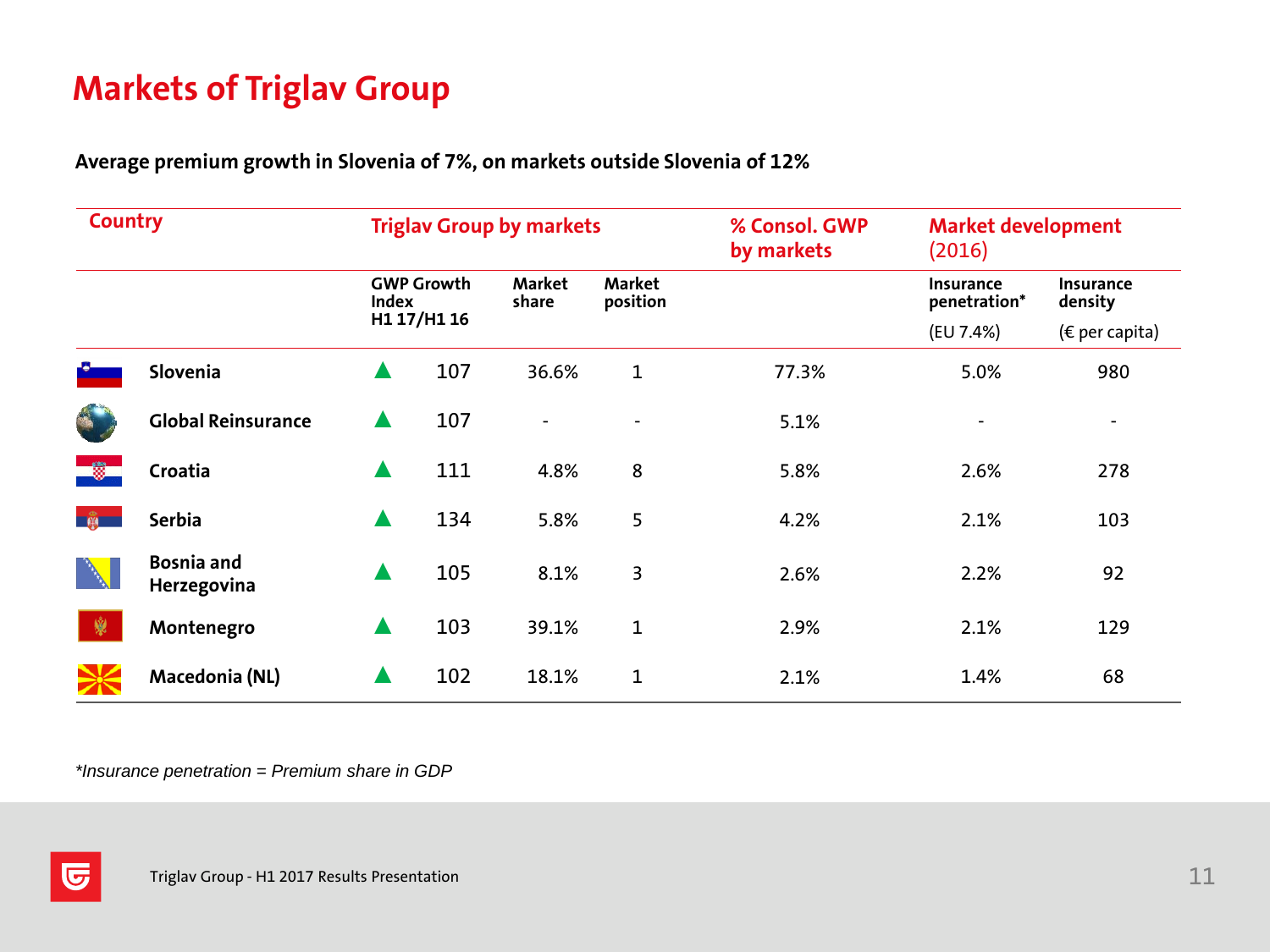## **Structure of Profit before Tax of Triglav Group**

**H1 2017 H1 2016 Non-life Life Health Total Non-life Life Health Total** PBT from underwriting activities 12.6 9.8 0.4 22.8 19.7 4.9 1.3 25.9 PBT from investment activities 13.3 5.5 0.4 19.3 13.6 -2.6 0.5 11.4 PBT from insurance operations 25.9 15.3 0.9 42.1 33.2 2.3 1.8 37.3 PBT from non-insurance operations 6.9 5.9 5.9 **Total PBT** 43.2





In  $f$  million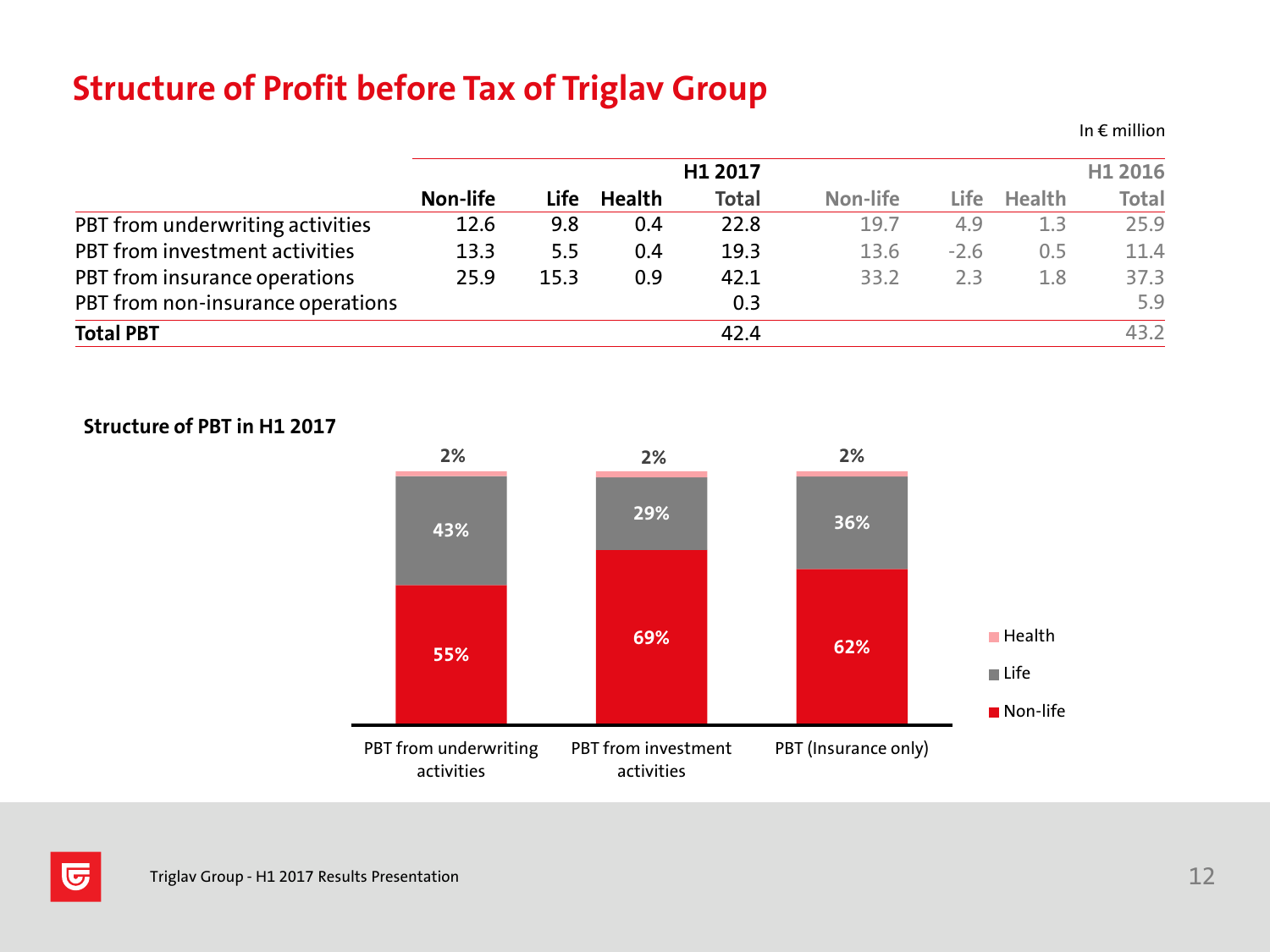## **Structure of Profit before Tax of Triglav Group**



**Structure** of PBT **PBT PBT** *of* **PBT** *of PBT of PBT of of m of m s m o n o n o n o n o n i n o n i n o n i n i n* 



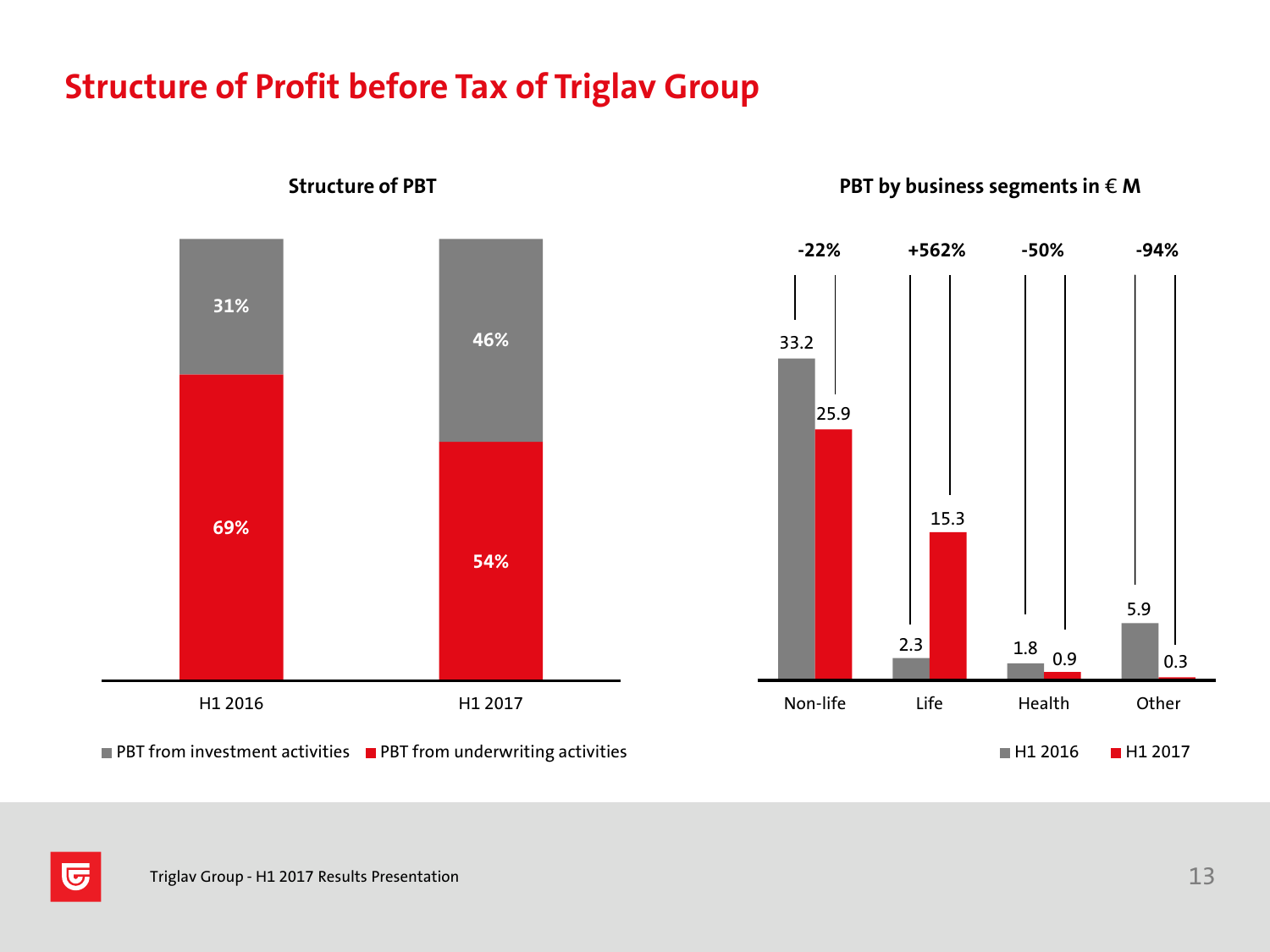## **Strong Capital Base and ROE**



**Equity** in € M **Triglav Group's Return on Equity**



# +3.9% 2,660.8 **2,765.5** 31 Dec. 2016 30 June 2017

**Gross Technical Provisions** in € M **Year-End Gross Technical Provisions** in € M



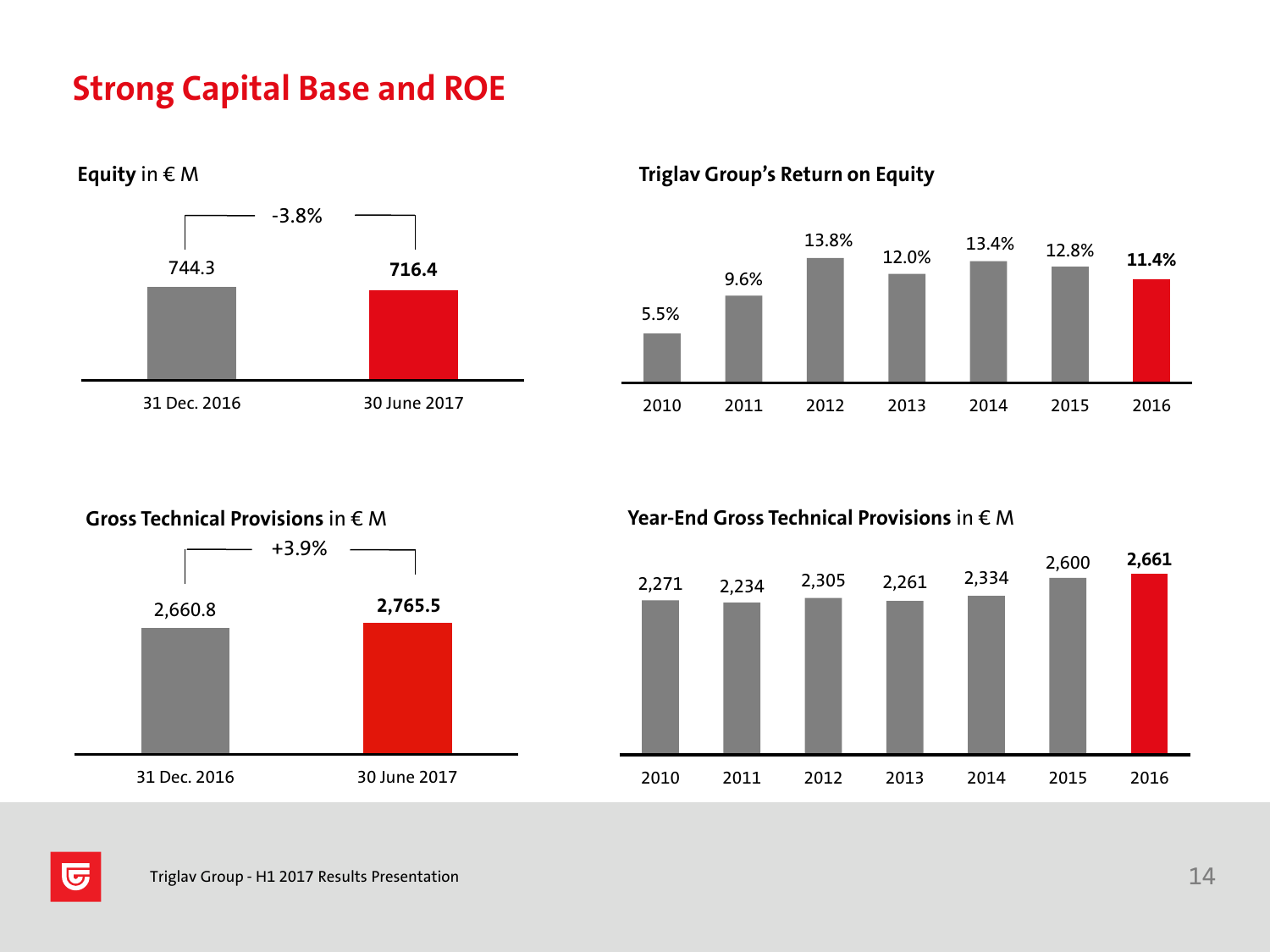## **Triglav Group Asset Allocation** (as at 30 June 2017)

|                                                                                         | Non-life & Health <sup>1</sup> |      | Life & Pensions <sup>1</sup> |      | <b>Total</b>  |      |
|-----------------------------------------------------------------------------------------|--------------------------------|------|------------------------------|------|---------------|------|
|                                                                                         | In $\epsilon$ M                | ln % | In $\notin M$                | ln % | In $\notin M$ | ln % |
| Investment property                                                                     | 93.2                           | 8%   | 2.3                          | 0%   | 95.5          | 4%   |
| Investments in associates <sup>2</sup>                                                  | 6.8                            | 1%   | 0.8                          | 0%   | 7.6           | 0%   |
| Shares and other floating rate securities                                               | 119.8                          | 10%  | 103.7                        | 7%   | 223.5         | 9%   |
| Debt and other fixed return securities                                                  | 879.2                          | 75%  | 1,256.0                      | 87%  | 2,135.2       | 82%  |
| Loans given                                                                             | 6.5                            | 1%   | 22.6                         | 2%   | 29.1          | 1%   |
| <b>Bank deposits</b>                                                                    | 47.8                           | 4%   | 43.2                         | 3%   | 91.0          | 3%   |
| Other financial investments                                                             | 18.8                           | 2%   | 7.4                          | 1%   | 26.2          | 1%   |
| Investments                                                                             | 1,172.1                        | 100% | 1,436.0                      | 100% | 2,608.2       | 100% |
| Financial investments of reinsurance companies in<br>reinsurance contracts with cedents | 5.3                            |      | 0.0                          |      | 5.3           |      |
| Unit-linked insurance contract investments                                              | 0.0                            |      | 449.0                        |      | 449.0         |      |
| <b>Group financial investments</b>                                                      | 1,177.5                        |      | 1,885.1                      |      | 3,062.5       |      |
|                                                                                         |                                |      |                              |      |               |      |

*1 Includes investments of own funds of the Group*

*2 Investment in associates are mainly additional Real Estate exposure*

#### **Structure of investments** *(without unit-linked insurance contract investments)* as at 30 June 2017

- 
- Investment property **Investment** property
- Loans given **Communist Communist Communist Communist Communist Communist Communist Communist Communist Communist Communist Communist Communist Communist Communist Communist Communist Communist Communist Communist Communist**
- $\blacksquare$  Debt and other fixed return securities  $\blacksquare$  Shares and other floating rate securities
	-

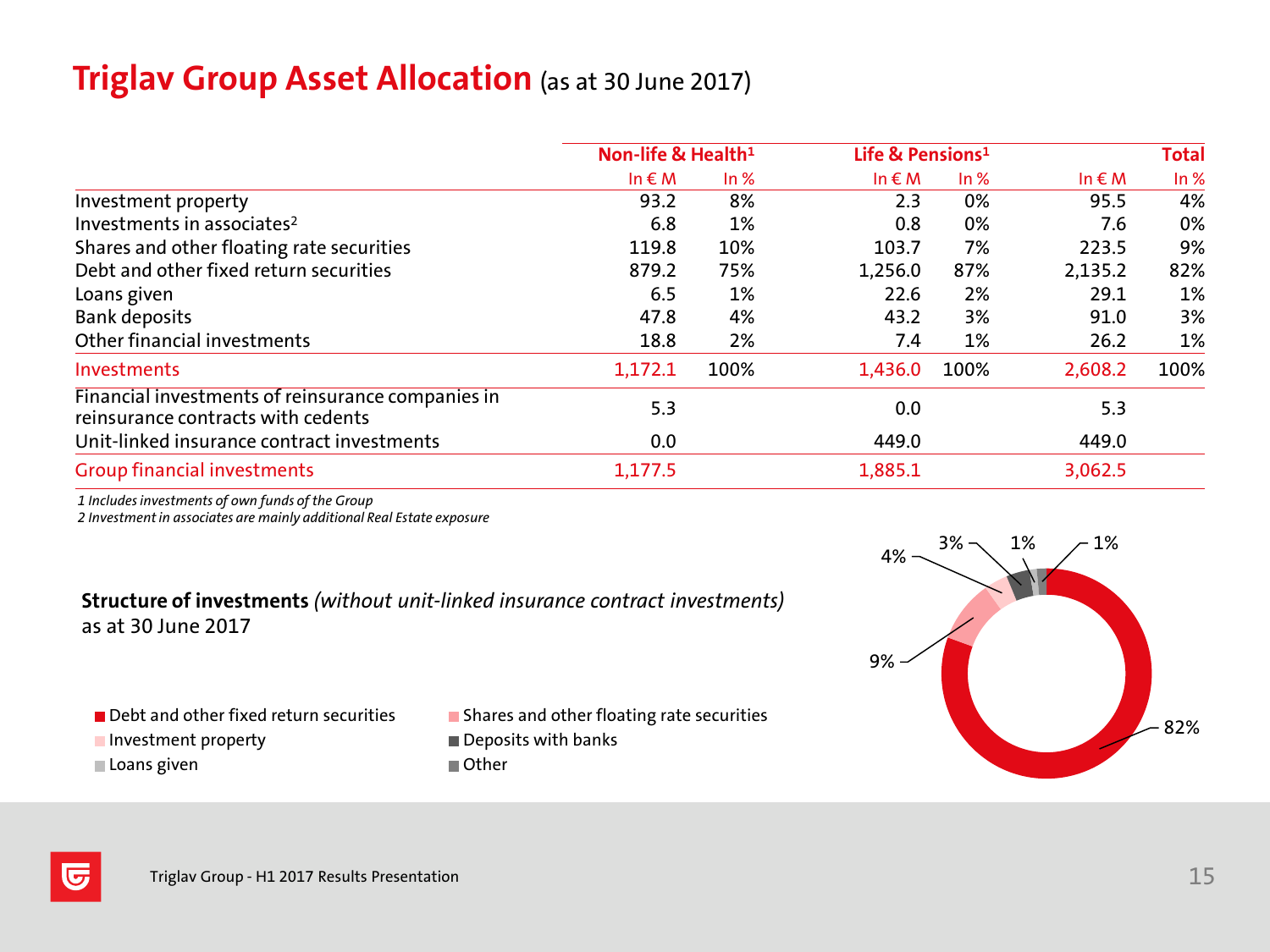## **Bond portfolios**



#### **Bond Portfolio Structure by Type of Issuers Exposure to Slovenian Bonds in Total Bonds**



匠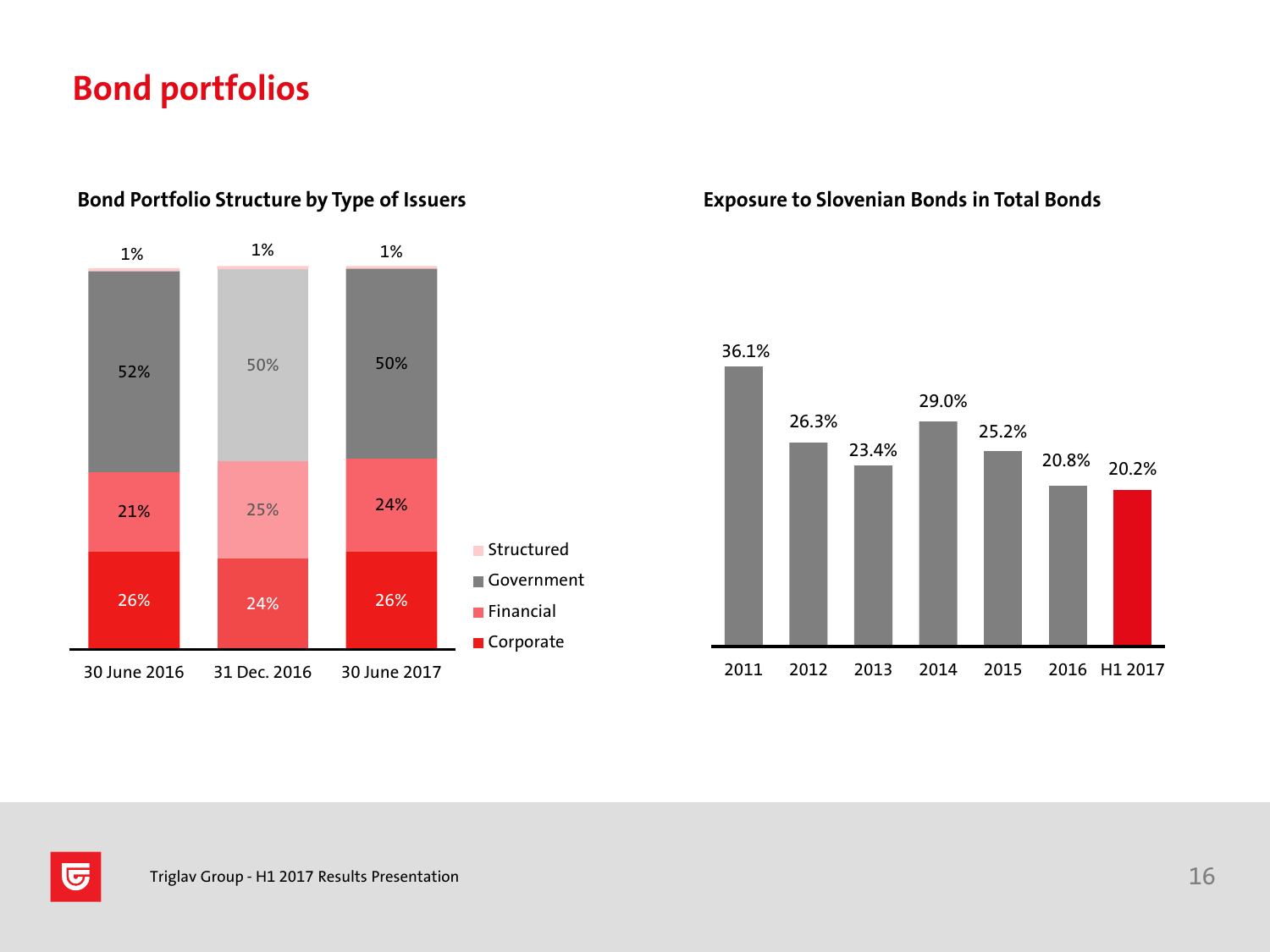## **Triglav Group Plans for 2017**

In 2017, the Group's operations will continue to be **financially sound and profitable**, while maintaining the Group's **strong financial stability and capital adequacy**.

|                                | 2011  | 2012  | 2013  | 2014  | 2015  | 2016  | <b>Plan 2017</b> |
|--------------------------------|-------|-------|-------|-------|-------|-------|------------------|
| <b>Gross written premium</b>   | 989   | 936   | 901   | 888   | 919   | 936   | Around 930       |
| <b>Profit before tax</b>       | 58    | 90    | 84    | 100   | 102   | 95    | 70 - 80          |
| <b>Combined ratio non-life</b> | 90.1% | 89.6% | 91.0% | 96.3% | 92.8% | 92.9% | Around 95%       |

H1 2017: "Taking into account the business conditions anticipated until the end of the year, we estimate that the 2017 profit before tax of the Triglav Group will be within the planned range between € 70 and 80 million."



In  $\epsilon$  million